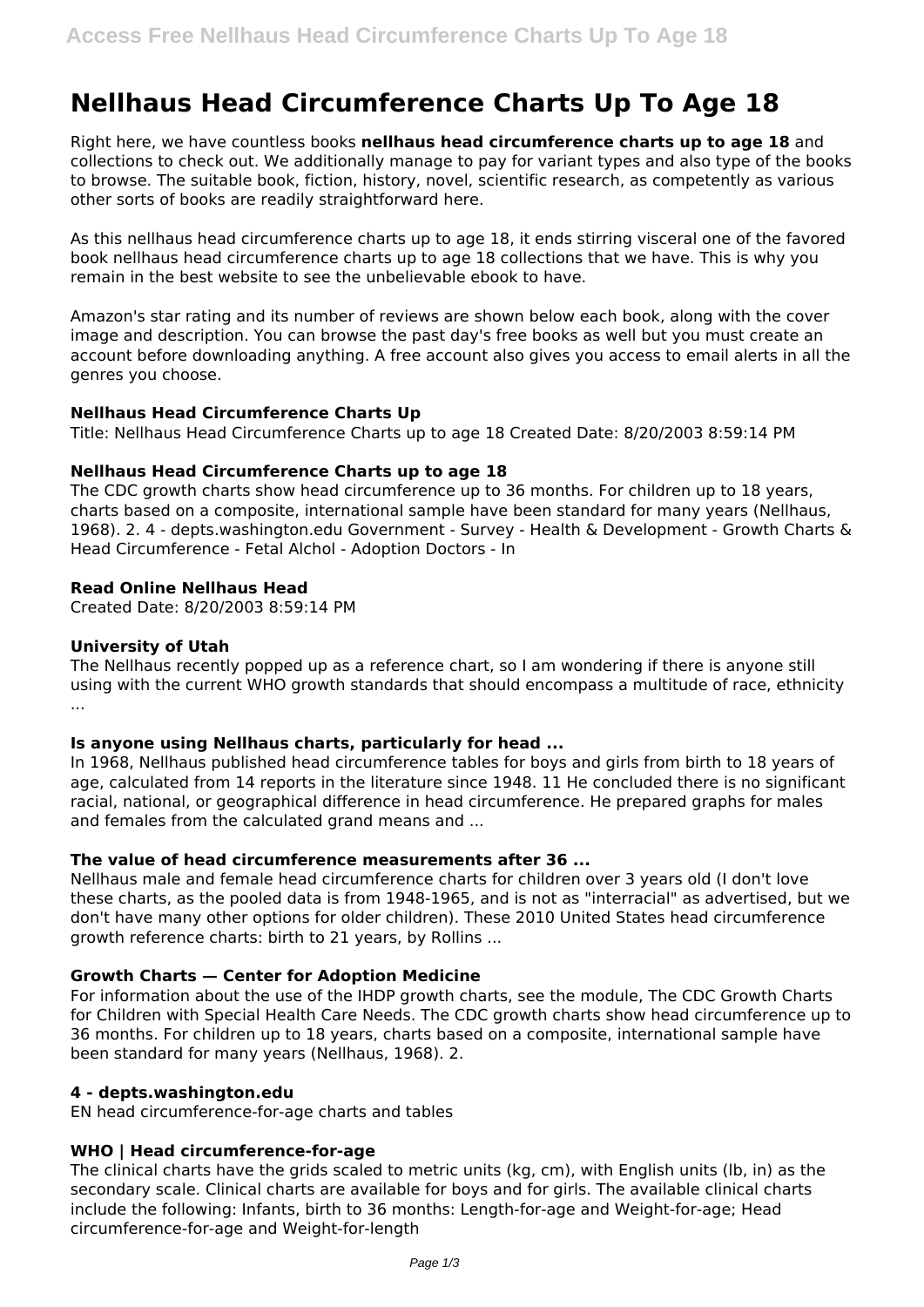# **Growth Charts - Clinical Growth Charts**

The measurement of head circumference (also called occipitofrontal circumference [OFC]) is a direct reflection of head growth and an important step in the evaluation of childhood growth and development. The etiology and evaluation of macrocephaly in infants and children will be discussed here.

# **UpToDate**

Head circumference, or occipitofrontal circumference (OFC), correlates with cognitive function,1, 2, 3 intracranial volume, 4 and brain volume when age and sex are considered. 5 OFC measurements can detect abnormal brain growth secondary to underlying pathology or help describe a unique phenotype. 6 More than 500 conditions involving either ...

## **United States Head Circumference Growth Reference Charts ...**

For information about the use of the IHDP growth charts, see the module, The CDC Growth Charts for Children with Special Health Care Needs. The CDC growth charts show head circumference up to 36 months. For children up to 18 years, charts based on a composite, international sample have been standard for many years (Nellhaus, 1968).

## **1. Measuring and Plotting Head Circumference**

Introduction. Head circumference (HC) is an important measurement which may be an early indicator of intracranial pathology [].The aetiology of an abnormal head circumference, e.g. hydrocephalus, can be easily determined with recent advances in medical technology [].Therefore, standard HC charts are of value because, unlike other somatic growth parameters even small deviations in HC from ...

## **Head Circumference Standards for School Children of Shiraz ...**

United States Head Circumference Growth Reference Charts: Birth to 21 Years Author links open overlay panel Jonathan D. Rollins BS a Julianne S. Collins PhD a Kenton R. Holden MD a b Show more

### **United States Head Circumference Growth Reference Charts ...**

A percentile of 50% represents the average or mean head circumference. A value below 50 percent means a baby's head circumference is less than the average. A value greater than 50 percent means a baby's head circumference is above average. A doctor or physician should be consulted to determine growth status.

#### **Infant Growth Chart Calculator: Head Circumference Age WHO ...**

Head circumference-for-age and Weight-for-length percentiles NAME RECORD # 42 44 46 52 50 48 W E I G H T W E I G H T kg lb 14 20 18 14 16 12 10 8 6 4 2 9 8 7 2 in cm lb kg 1 3 22 24 10 11 12 6 5 E 66 68 70 72 74 76 7880 82 84 86 88 90 92 94 9698100102104106108 cm in Published by the Centers for Disease Control and Prevention, November 1, 2009

# **Birth to 24 months: Girls Head circumference-for-age and ...**

Government - Survey - Health & Development - Growth Charts & Head Circumference - Fetal Alchol - Adoption Doctors - In Country Adoption Doctors - Medical Terms - Misc \*\* Newer links Translate this Site

# **Karen's Adoption Links - Government, Adoption Doctors ...**

The Bushby et al. adult OFC charts, which correct for adult height, were not used since we analyzed height as a separate variable. OFC standard deviation (OFCSD) values to the nearest 0.1 SD were assigned for each age and head circumference using the Nellhaus charts. Additional lines were drawn to correspond to OFCSD values not on the charts.

#### **Head circumference is an independent clinical finding ...**

1. Pediatrics. 1968 Jan;41(1):106-14. Head circumference from birth to eighteen years. Practical composite international and interracial graphs.

# **Head circumference from birth to eighteen years. Practical ...**

Microcephaly was defined as having a head circumference Z score <-2 according to the 2000 US Centers for Disease Control and Prevention growth charts for children 6-36 months old and according to Nellhaus standards (head circumference <2nd percentile) after 36 months (SMARTT